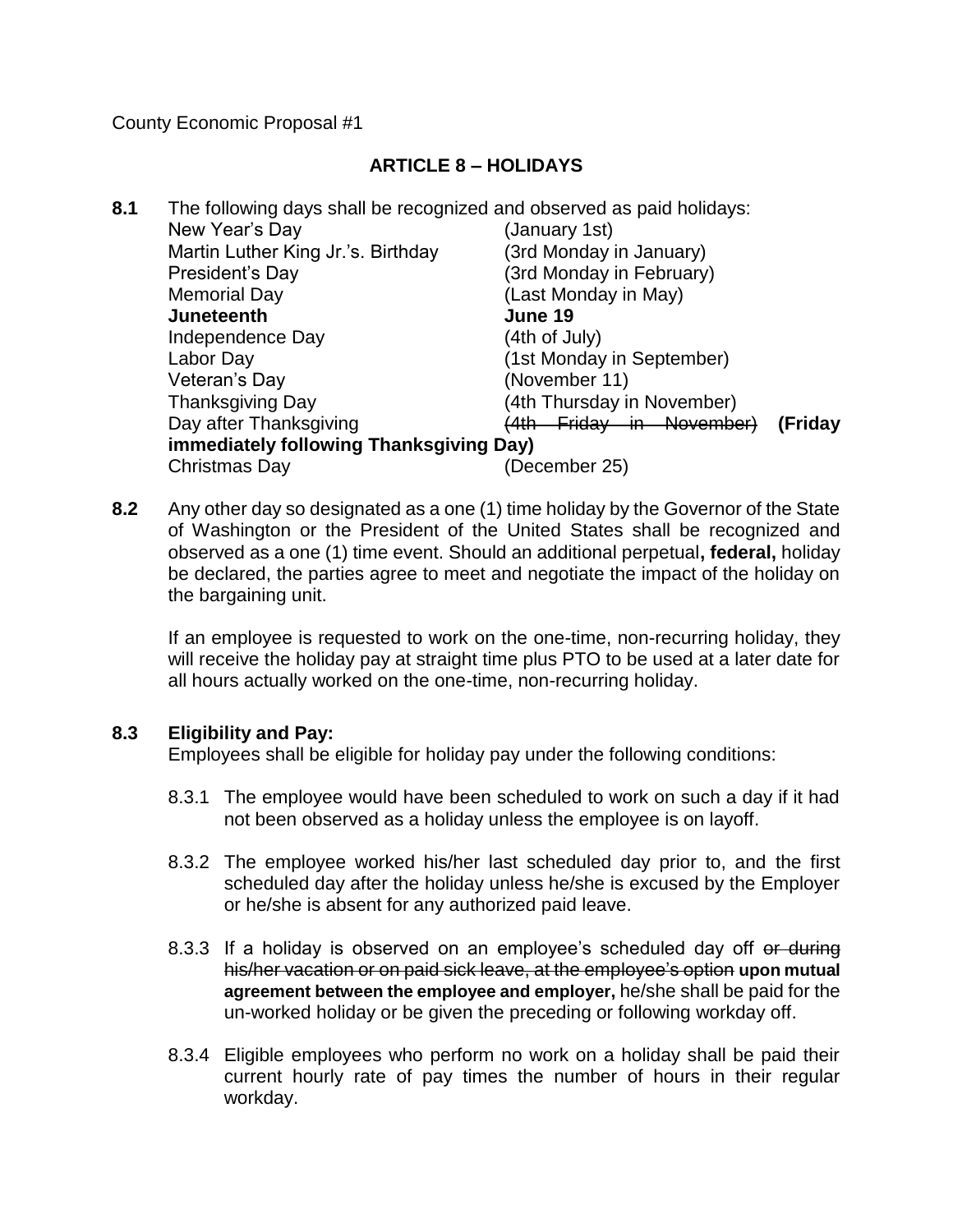- 8.3.4.1 Shift employees who are not scheduled to work a holiday shall receive their regularly scheduled hours of pay for that holiday.
- 8.3.5 Whenever a holiday shall fall on a Saturday, the preceding Friday shall be observed as the holiday. Whenever a holiday shall fall on a Sunday, the succeeding Monday shall be observed as the holiday. If a holiday falls on a Saturday or Sunday and is the employee's regularly scheduled workday, the holiday shall be observed the day upon which said holiday falls.
	- 8.3.5.1 Holidays falling on a Saturday or Sunday shall be observed by shift employees on that Saturday or Sunday.
- 8.3.6 If an employee works on any of the holidays listed above, he/she shall be paid the following premium rate in addition to his/her holiday pay.
	- 8.3.6.1 One and one/half (1½) times his/her regular rate of pay for all hours within his/her regular workday.
	- 8.3.6.2 Two (2) times his/her regular rate of pay for all hours in excess of his/her regular workday.

#### **TENTATIVE AGREEMENT REACHED ON: 04/11/2022**

**atalie Hilderbrand (Apr 13, 2022 12:39 PDT)** Natalie Hilderbrand (Apr 13, 2022 12:39 PDT) Natalie Hilderbrand

For the Union: The County: For the County: